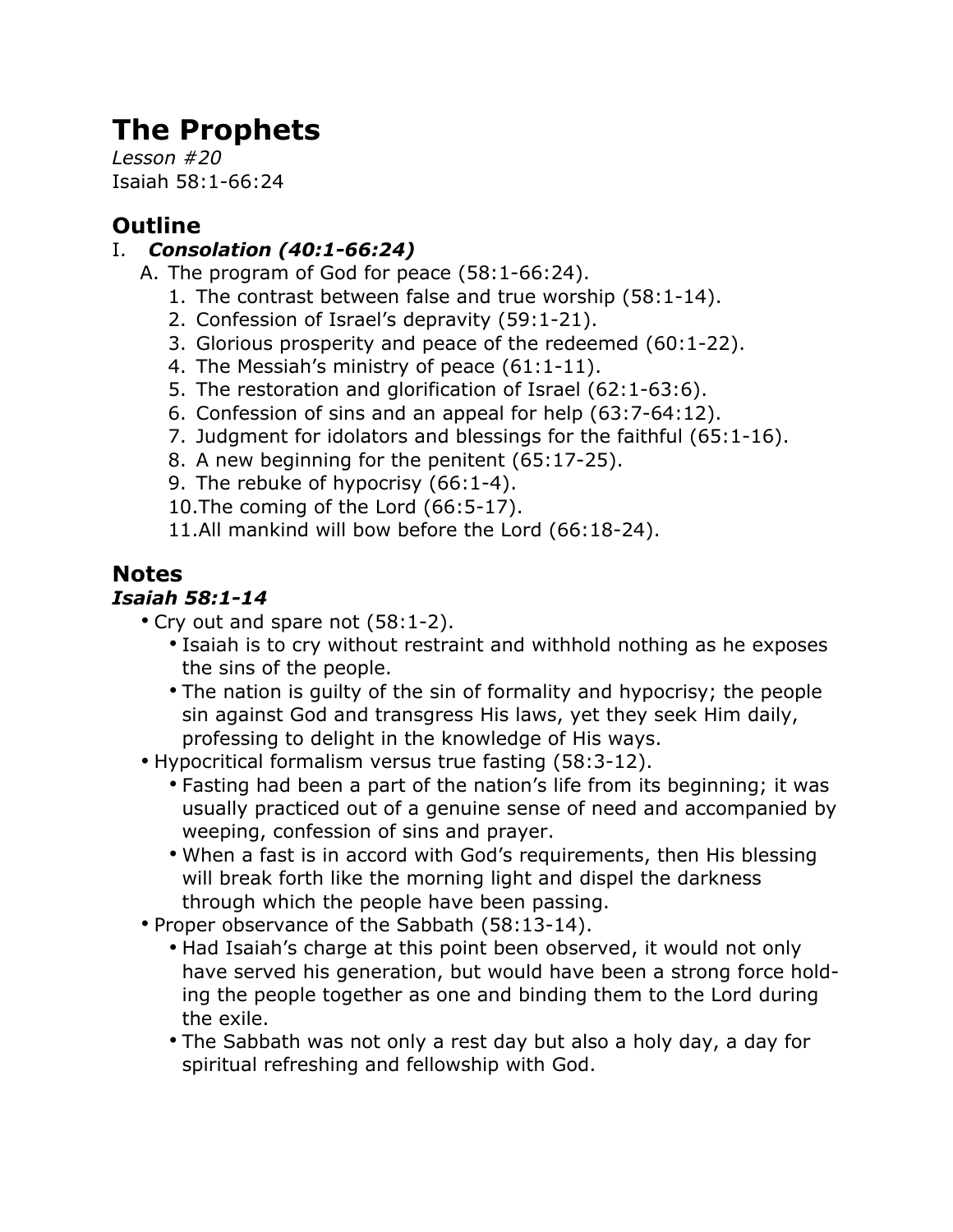• Faithful Israel will soar above the purely mundane and find delight in God and His ways.

## *Isaiah 59:1-21*

- God's charge against the people (59:1-8).
	- What separates them from God, causing Him to hide His face from them, is their disregard for the covenant (their iniquities) and transgression of the law (their sins).
	- Lies and lack of moral integrity and of righteousness are bound to poison a society and ultimately bring it to death. As then, so now; for God's principles never change.
- A confession of wickedness (59:9-15).
	- There is no justice, no righting of the existing state of affairs; righteousness is never attained. They look for light, probably deliverance from the existing plight, but instead there is darkness.
	- Justice, or right judgment, is reversed; and righteousness stands beyond reach. When truth is not present, uprightness cannot enter.
- Vengeance and deliverance (59:16-21).
	- God was appalled, so to speak, by the spiritual desolation which He beheld; and He was shocked that no man acted as an intercessor, championed His cause or made contact with Him on behalf of the oppressed people.
	- In the conflict with injustice, transgression and sins, God assumes the role of a warrior prepared to enter the field of battle (cf. Exodus 15:3; Deuteronomy 1:30; Isaiah 42:13). His armor is spiritual; suited to the nature of the conflict.

## *Isaiah 60:1-22*

• Made glorious through the light of God's presence (60:1-3).

- The light and glory will come when the Word becomes flesh, bringing life and light and revealing the Father in all the brightness of His majesty (John 1:4, 9, 14, 18).
- The brightness of this light in a world of moral and spiritual darkness will attract the heathen. Drawn by this illuminating and guiding light, they will come to learn of God's ways and to walk in them (2:2-3; cf. 40:5).
- Made glorious through the return of her children (60:4-9).
	- When people come from the world unto God's spiritual Zion, they bring and dedicate to Him all that they have.
	- Drawn to Zion because she has been glorified and beautified by God's presence, light and name, multitudes of foreigners from throughout the world come bringing their all; everything they have is dedicated to Him.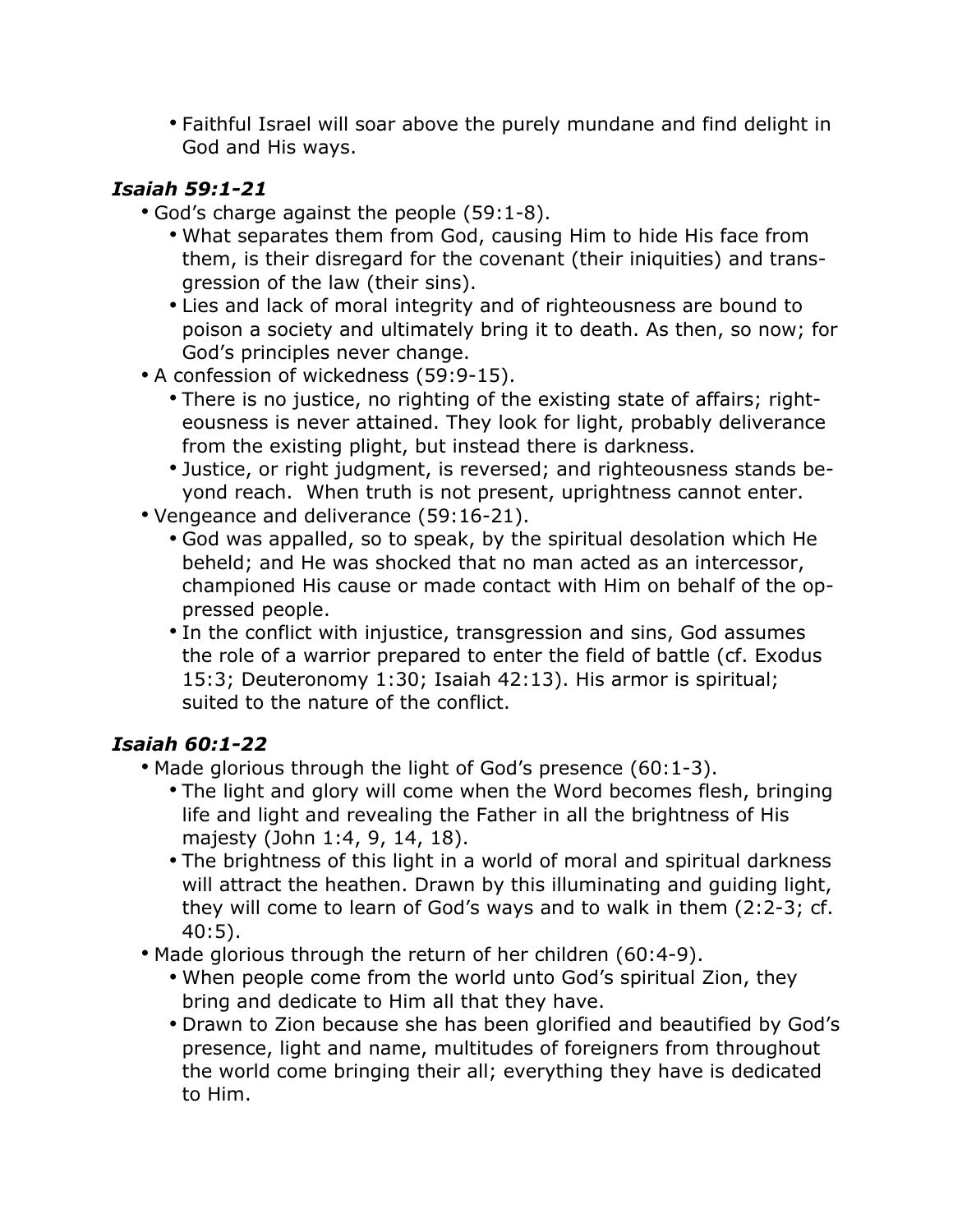- Made glorious through offerings (60:10-14).
	- The blessings of God's spiritual Zion are open to all at all times. Kings are led captive through a spiritual conquest (2 Corinthians 2:14; 10:5).
	- Zion, which for so long has been afflicted and despised, shall now be honored by her oppressors. They shall do homage in honor of her God who has beautified her.
- Made glorious through her eternal excellency (60:15-18).
	- Because the people of Zion had forsaken God, He gave them up to their own ways (cf. 50:1; 54:6).
	- Recognizing Zion for what she is, the sons of former enemies have been attracted to her.
	- There will be no destruction and desolation within the borders of Zion, for destruction and desolation pertain only to those who know not God.
- Made glorious through God's everlasting light (60:19-22).
	- God is the light and glory of the spiritual city. If the sun and moon can contribute nothing to the splendor of this city, the light of human wisdom and philosophy would add only confusion and darkness.
	- The time at which this prophecy will be fulfilled is in the hand of the Lord; He will hasten it in His time (cf. Mark 1:14-15; Acts 1:7; Galatians 4:4).

## *Isaiah 61:1-11*

- The herald of good tidings (61:1-3).
	- Although the word "Servant" does not occur in these verses, one feels constrained by the context and likeness to the four Servant Songs previously considered to identify the speaker as the Lord Jesus.
	- The mourners in Zion have signified their grief for her by sprinkling ashes upon their heads. The Lord will now give them a headpiece of beauty instead. For their mourning, He will also give them the oil of joy.
- The mission and blessing of the redeemed (61:4-9).
	- It is evident that the Lord speaks metaphorically in vs. 5, for there is no record that after the return from Babylon foreigners fed the flocks, plowed the fields and dressed the vineyards of the Jews.
	- The seed of the godly, the righteous, will be recognized among the nations because they are different.
- Zion's burst of praise (61:10-11).
	- God has clothed her with garments of salvation and thrown over her robe of righteousness; the filthy garments of the past have been cast off.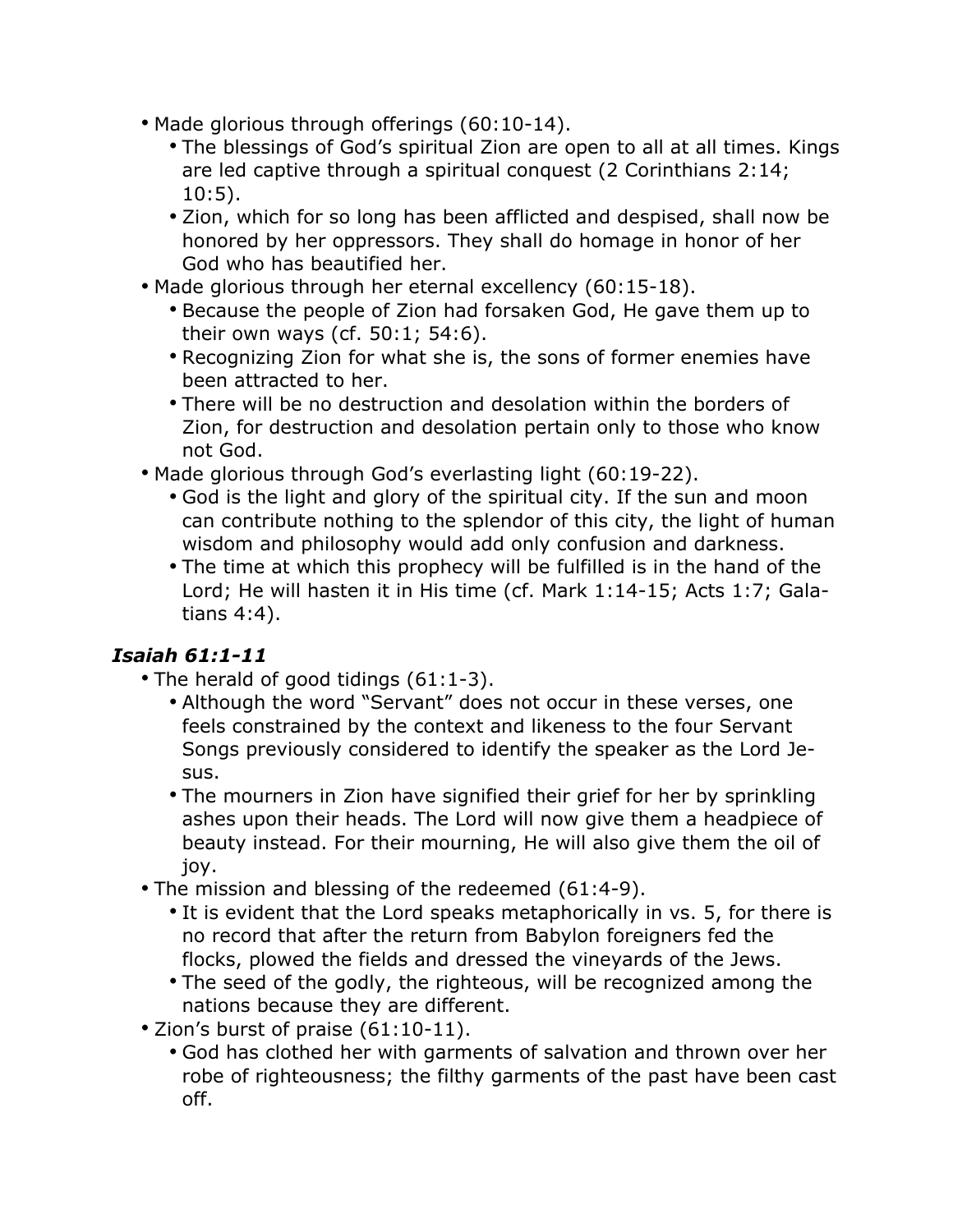• In spite of all the opposition of the heathen, God will anoint the Servant with His Spirit, redeem and glorify Zion, establish an everlasting covenant and make His people known among the nations.

## *Isaiah 62:1-12*

- The new name and glory of Zion (62:1-5).
	- Righteousness and salvation, the work of God upon Zion, will be seen as a steadily beaming light from a lamp (or torch) that will not go out.
	- The emphasis in vss. 4-5 is the joyous intimate relationship between the sons of Zion, who are God's people, and the land, which is His holy mountain.
- God's protection and provision for Zion (62:6-9).
	- The watchmen will not be silent before the Lord until He establishes His word concerning Jerusalem, making her a praise in the earth.
	- God swears that no more will He give to Zion's enemies the grain and wine for which they had labored, which is to be her sustenance. Zion's food will be spiritual (John 6:27).
- Salvation of the daughter of Zion (62:10-12).
	- In this section, it seems that God is enjoining Zion to prepare for the nations to come in. They are to clear the way into Zion.
	- The prophet is looking to that time when the glory of Zion will be complete through the Savior; then God's reward to the people will be a dwelling place in His presence, the wages for their patient waiting and labor (cf. 40:10).

## *Isaiah 63:1-19*

- God's vengeance on His enemies (63:1-6).
	- In a vision the prophet sees a strong and mighty warrior coming from Bozrah, a chief city and probably sometime capital of Edom.
	- As one treads grapes in the wine vat, so has He trodden His enemies in the winepress of His wrath, staining His raiment with their blood.
	- God looked closely and intently, expecting and desiring that among all the peoples surely there would be an individual or a nation on His side; but there was neither, just as He has found no counsellor in Zion (41:28; 59:16).
- God's enduring love for His people (63:7-9).
	- The Lord's mercies sum up His sympathy for His people, His deep love for them.
	- God has a right to expect faithfulness for He has chosen them as His people. Moreover, He was their Savior and would always be there to help when called upon. But He was disappointed in them.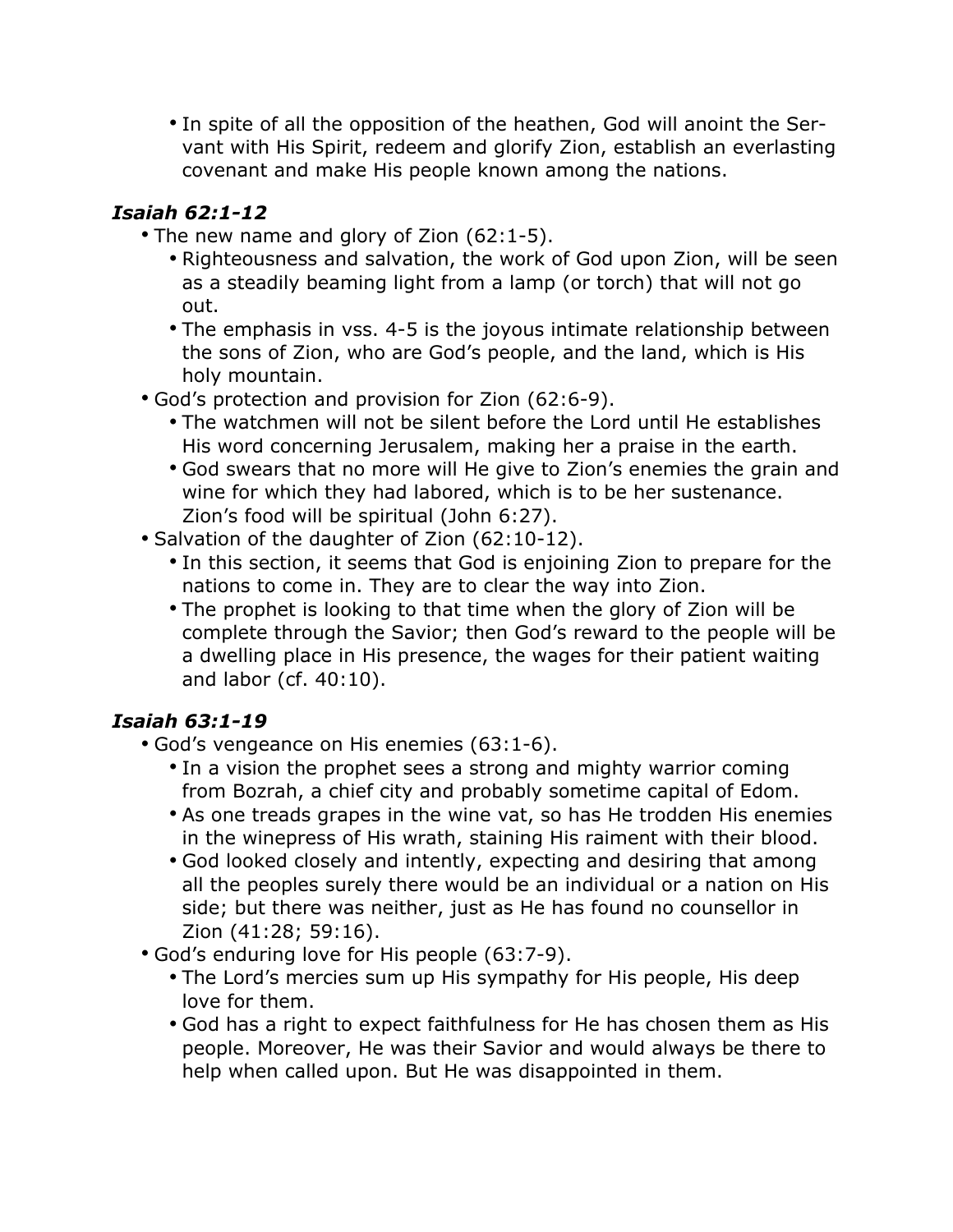- The people's response (63:10-14).
	- Instead of being what He wished to be toward them, God became their enemy, finally abandoning or giving them up as He did before the Flood.
	- By His great strength and mighty power God led His people through all their trials, making His name more glorious.
- An impassioned prayer for mercy and help (63:15-19).
	- The ground of Israel's appeal for help is that God is their Father, the one who brought the nation into existence (cf. Deuteronomy 32:6).
	- If the people hearken to God, it will be well; but if they do not, they will become completely hardened. The plea is for God to return for the sake of Israel, whom He has chosen to be His servants.

#### *Isaiah 64:1-12*

- Prayer for God's presence and action (64:1-7).
	- The prophet continues to speak for the nation; it is their prayer that God rend or tear the heavens behind which He has hidden Himself from them.
	- Even the believers in Israel, with whom the prophet stands, have become affected by the national sins.
	- Either the nation has lost faith in God's willingness to answer prayer, or, in their uncleanness, they consider themselves unfit to approach Him.
- A renewed cry for mercy (64:8-12).
	- God seeks to make the best but may have to settle for something inferior. The people have not yielded themselves; therefore, God must make of them a vessel of dishonor.
	- The prayer closes with two questions to God. Though the questions are not answered explicitly, a negative answer seems to be implied.

## *Isaiah 65:1-25*

- A just recompense (65:1-7).
	- God's reply is that He is rejecting them and that He will be found of a people who have not sought Him.
	- God has appealed to His people continually; He will not give them up until He is forced to by their stubbornness.
	- Individuals practicing the abomination of necromancy consider themselves holier than the true worshippers of God.
- The salvation of a remnant and the destruction of the faithless (65:8-12).
	- Both Israel and Judah went into captivity, both ceased to exist as political kingdoms and from both God will redeem His remnant.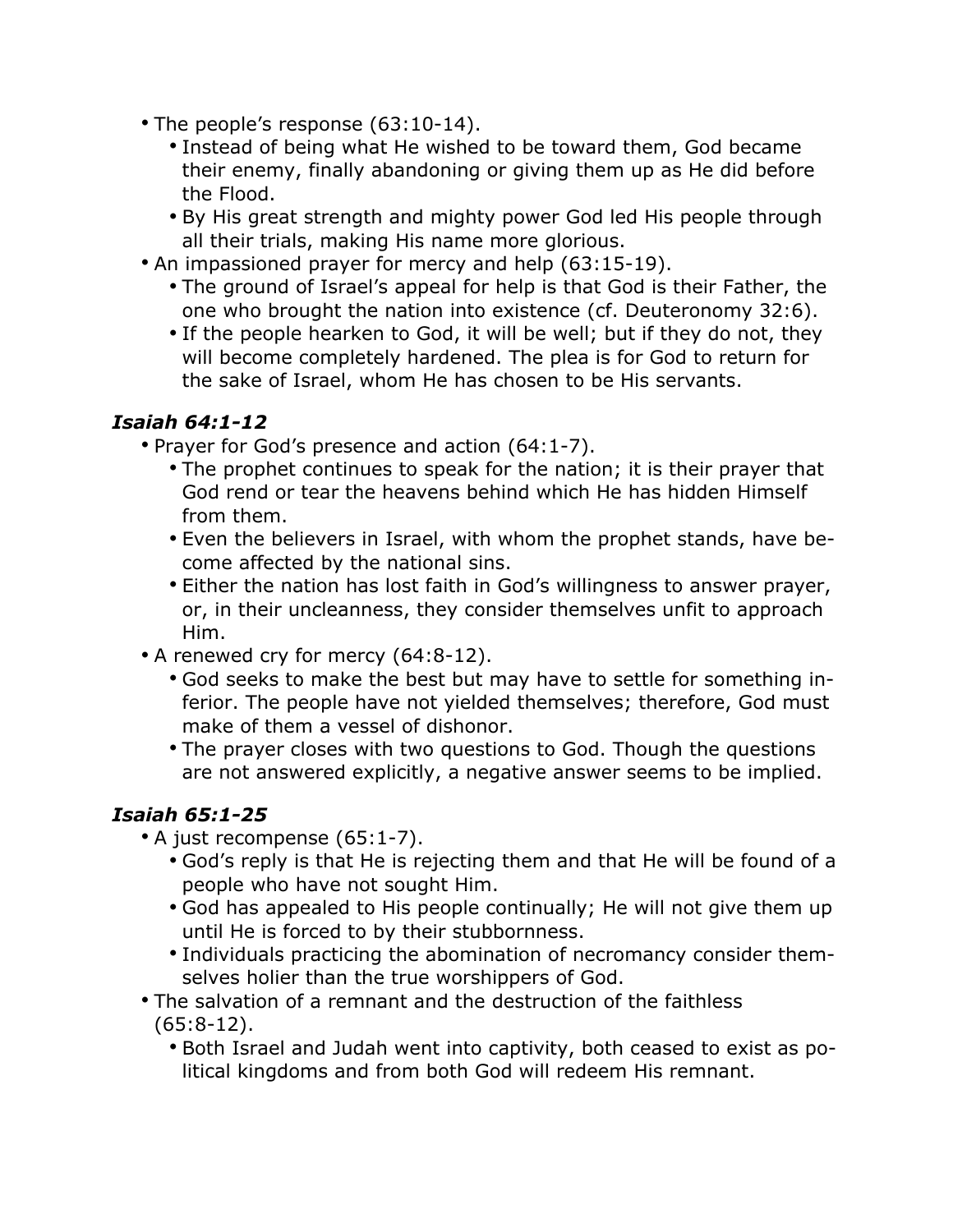- The new redeemed state and homeland of spiritual Israel will be characterized by abundance, security and blessings.
- Blessings and judgments (65:13-16).
	- God addresses those who will escape the sword of slaughter but whose lot, being apart from Him, will nonetheless be a hard one.
	- One's name stands for all that he is -- his being, character and personal traits. All that fleshly, rebellious Israel is and has been will be left for a curse.
	- In the New Testament the name "Christian" summarizes all that is new about God's new people.
- The new heavens and the new earth (65:17-25).
	- The coming of the Messiah will introduce a new spiritual and moral order or arrangement. Isaiah's new heavens and new earth are the new arrangement to which Paul refers (Ephesians 1:10).
	- As God has shared the affliction of His people, so He now shares their joy. With former troubles forgotten and with joy and rejoicing in the new creation, weeping and crying are past.

### *Isaiah 66:1-24*

• God's greatness and the abomination of idolatry (66:1-6).

- From the beginning of his prophetic work Isaiah has spoken of the coming collapse and fall of the nation because of the moral corruption within.
- What the people are doing is displeasing to God, for any worship offered in the wrong spirit or unauthorized by God, both then and now, is unacceptable to Him.
- Blessings in the new Zion (66:7-14).
	- The "man child" seems to be none other than the long-expected Servant, the Messiah born of the spiritual Zion, who will "suddenly come into his temple" (Malachi 3:1).
	- The Servant to come will comfort all that mourn for and in Zion  $(61:2-3)$ ; at His coming, mourning will cease  $(60:20)$ .
- Indignation against the idolaters (66:15-17).
	- In vs. 15 we have a vivid and dramatic picture of God's judgment against the rebellious idolaters in contrast to His blessings upon Zion.
	- The judgment extends beyond the Jews to include all who are in rebellion against Him. The prophet is looking toward the destruction of Jerusalem by the Romans (Matthew 24:15-22; Luke 21:20-24).
	- Instead of going to the sanctuary of God to worship Him in truth, the people are going into gardens of their own creation to worship idols (cf. 65:3-5).